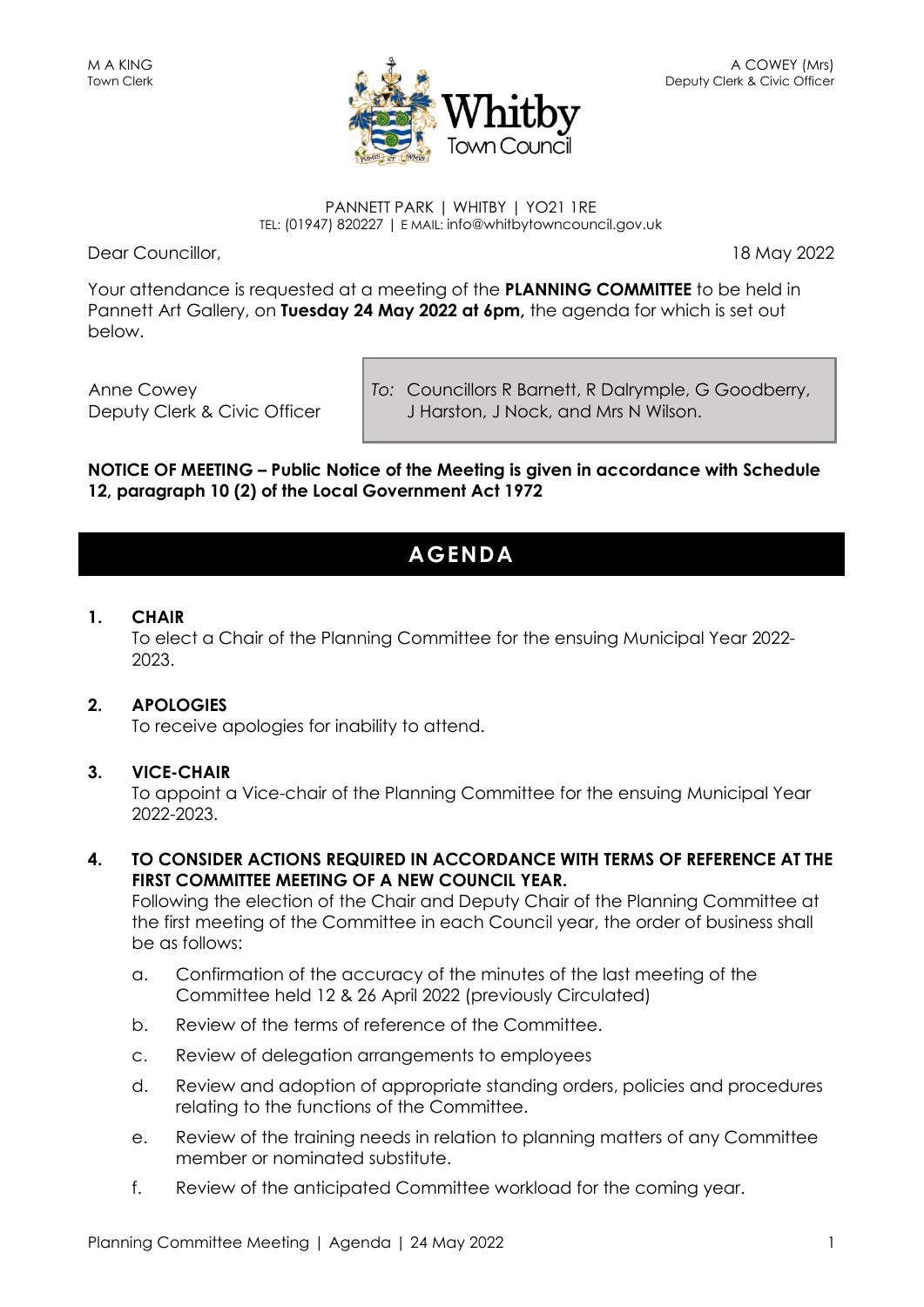# **5. DECLARATION OF INTERESTS**

To declare any disclosable pecuniary interests or any other interests which members may have in the following agenda items and attached planning applications and consider any dispensation requests.

#### **6. PUBLIC PARTICIPATION**

Standing Orders will be suspended for up to 15 minutes to allow for questions or statements about business items on the agenda, submitted by members of the public (limited to 3 mins per person).

### **7. PLANNING APPLICATIONS**

To consider the attached planning applications – Appendix A.

#### **8. LISTED BUILDINGS**

To highlight any concern people may have relating to listed buildings within the Parish of Whitby.

# **9. LICENCING**

To consider any Licencing applications for Whitby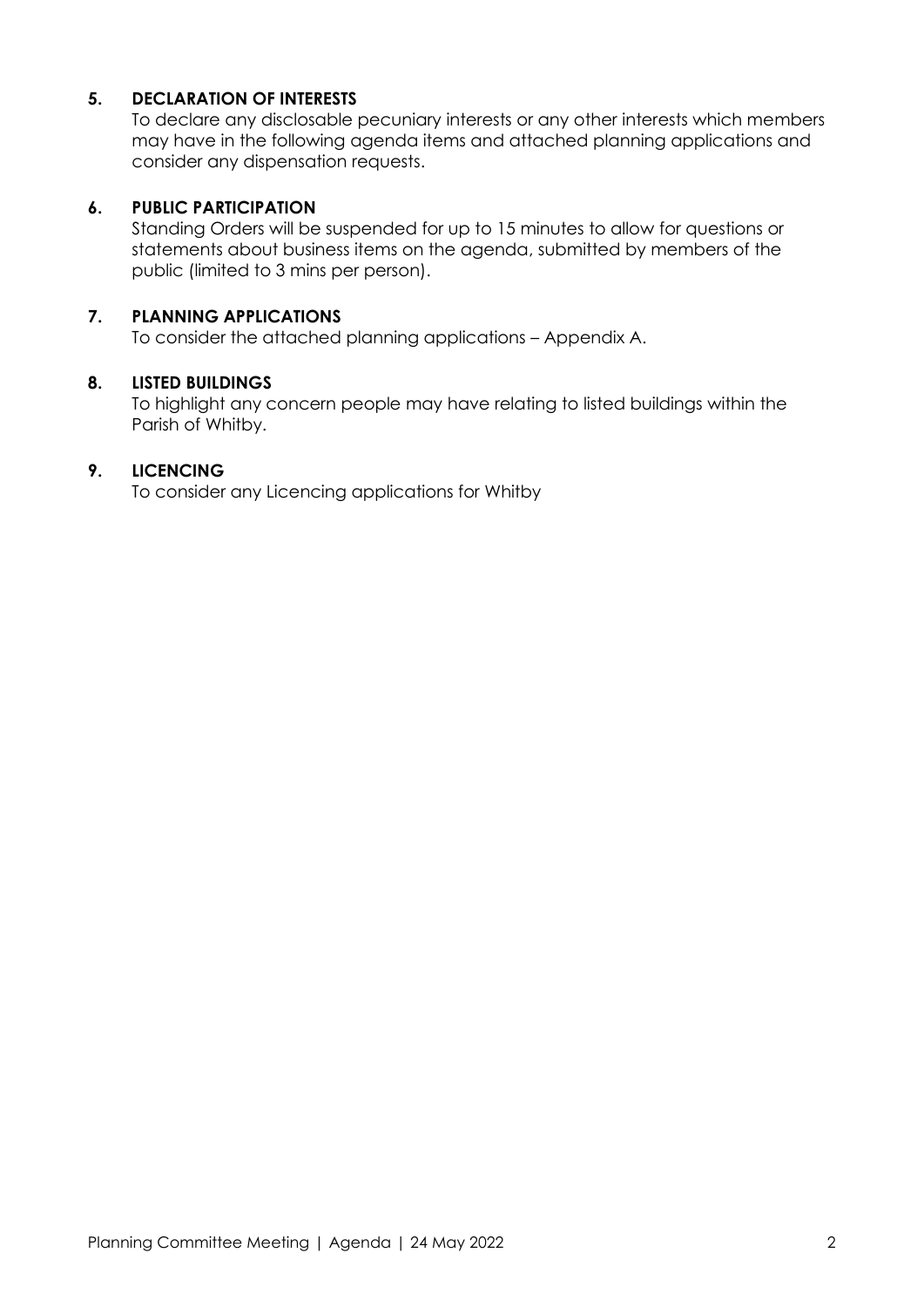# **Appendix A**

# Planning Applications to be Considered 24 May 2022

| 1                                                                                                                                                                                     | <b>Plan Number</b><br>12/076                                                                                                                                                                                                                                                                                                                                                                                                                      | <b>District Reference</b><br>21/028825/LB | Road/Street<br>Baxtergate                                                                                                                                                                  | Date of meeting<br>24.05.22         |  |
|---------------------------------------------------------------------------------------------------------------------------------------------------------------------------------------|---------------------------------------------------------------------------------------------------------------------------------------------------------------------------------------------------------------------------------------------------------------------------------------------------------------------------------------------------------------------------------------------------------------------------------------------------|-------------------------------------------|--------------------------------------------------------------------------------------------------------------------------------------------------------------------------------------------|-------------------------------------|--|
| Applicant                                                                                                                                                                             | Case Officer<br>Mr J Livingstone and J O'Donnell                                                                                                                                                                                                                                                                                                                                                                                                  | <b>House Name</b>                         | Road<br>Outpost 31 Clarence House                                                                                                                                                          | Locality<br>32 Baxtergate           |  |
| Web link                                                                                                                                                                              | Town<br>County<br>Post Code<br><b>Application date</b><br><b>WHITBY</b><br>North Yorkshire<br><b>YO211BN</b><br>18/05/22<br>Removal of timber boarding and cleaning of stonework, replacement front windows restoration<br>of basement stone door surround, formation of paved area to front and installation of iron<br>railings, Mr J Livingstone and J O'Donnell, Outpost 31Clarence House, 32 Baxtergate, WHITBY,<br>North Yorkshire, YO211BN |                                           |                                                                                                                                                                                            |                                     |  |
|                                                                                                                                                                                       |                                                                                                                                                                                                                                                                                                                                                                                                                                                   |                                           |                                                                                                                                                                                            |                                     |  |
| $\mathbf 2$                                                                                                                                                                           | <b>Plan Number</b><br>20/71                                                                                                                                                                                                                                                                                                                                                                                                                       | <b>District Reference</b><br>22/00670/FLA | Road/Street<br><b>Cliff Street</b>                                                                                                                                                         | Date of meeting<br>24.05.22         |  |
| Applicant                                                                                                                                                                             | Case Officer<br>Open Aspect Property<br>Consultants Ltd (Mr C Mddleton)                                                                                                                                                                                                                                                                                                                                                                           | <b>House Name</b><br>The Mount            | Road<br><b>Cliff Street</b>                                                                                                                                                                | Locality                            |  |
| Town<br><b>WHITBY</b>                                                                                                                                                                 |                                                                                                                                                                                                                                                                                                                                                                                                                                                   | County<br>North Yorkshire                 | <b>Post Code</b><br><b>YO213DD</b>                                                                                                                                                         | Application date<br>13/05/22        |  |
| Web link                                                                                                                                                                              | WHITBY, North Yorkshire, YO213DD                                                                                                                                                                                                                                                                                                                                                                                                                  |                                           | Variation of condition 1 (plans) to decision 20/02697/fl to allow amended parking and new<br>amenity space, Open Aspect Property Consultants Ltd (Mr C Mddleton), The Mount, Cliff Street, |                                     |  |
| 3                                                                                                                                                                                     | <b>Plan Number</b><br>21/139/AMENDED                                                                                                                                                                                                                                                                                                                                                                                                              | <b>District Reference</b>                 | Road/Street                                                                                                                                                                                | Date of meeting                     |  |
| Applicant                                                                                                                                                                             | Case Officer                                                                                                                                                                                                                                                                                                                                                                                                                                      | <b>House Name</b>                         | Road                                                                                                                                                                                       | Locality                            |  |
| Mr D Smith                                                                                                                                                                            |                                                                                                                                                                                                                                                                                                                                                                                                                                                   |                                           | 12 Flowergate                                                                                                                                                                              |                                     |  |
| Town                                                                                                                                                                                  |                                                                                                                                                                                                                                                                                                                                                                                                                                                   | County<br>North Yorkshire                 | <b>Post Code</b><br>YO213BA                                                                                                                                                                | <b>Application date</b><br>04/05/22 |  |
| 21/139 - Amended plan<br>Received amended plans from agent on 14 April<br>2022 removing roof terrace element of the proposal,<br>and received amended Heritage Statement.<br>Web link |                                                                                                                                                                                                                                                                                                                                                                                                                                                   |                                           |                                                                                                                                                                                            |                                     |  |
|                                                                                                                                                                                       |                                                                                                                                                                                                                                                                                                                                                                                                                                                   |                                           |                                                                                                                                                                                            |                                     |  |
| 4                                                                                                                                                                                     | <b>Plan Number</b><br>22/018/AMENDED<br>Case Officer                                                                                                                                                                                                                                                                                                                                                                                              | <b>District Reference</b>                 | Road/Street                                                                                                                                                                                | Date of meeting                     |  |
| Applicant                                                                                                                                                                             |                                                                                                                                                                                                                                                                                                                                                                                                                                                   | <b>House Name</b>                         | Road                                                                                                                                                                                       | Locality                            |  |
| Town                                                                                                                                                                                  | Manxguard (Mr D Smith)                                                                                                                                                                                                                                                                                                                                                                                                                            | County<br>North Yorkshire                 | 12 Flowergate<br>Post Code<br><b>YO213BA</b>                                                                                                                                               | Application date<br>04/05/22        |  |

**element of the proposal.**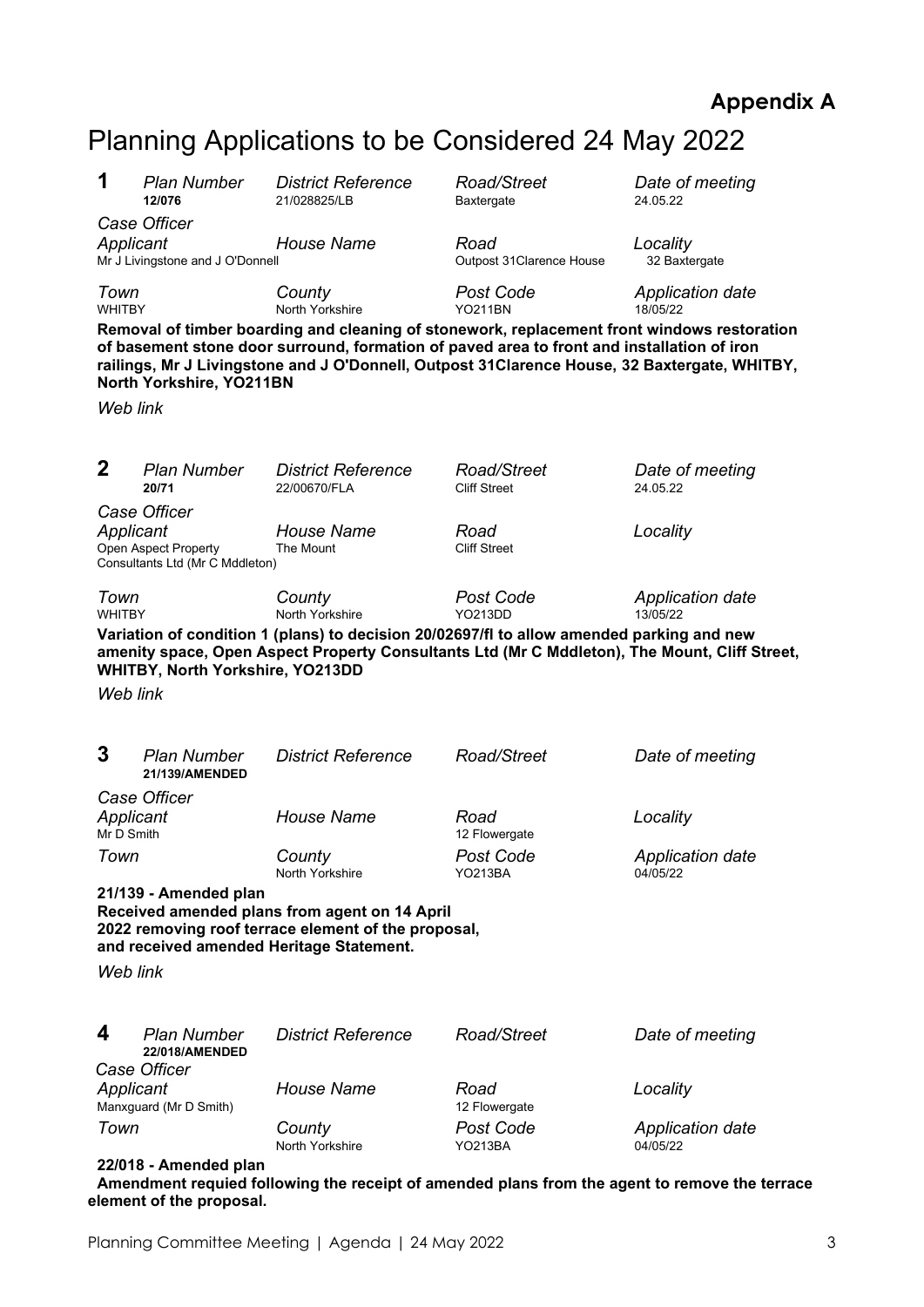| 5                         | <b>Plan Number</b><br>22/064           | <b>District Reference</b><br>22/00403/HS                                                                                           | Road/Street<br>Upgang Lane                                  | Date of meeting<br>10.05.22                                                                    |
|---------------------------|----------------------------------------|------------------------------------------------------------------------------------------------------------------------------------|-------------------------------------------------------------|------------------------------------------------------------------------------------------------|
| Applicant<br>Craig Burton | Case Officer                           | <b>House Name</b>                                                                                                                  | Road<br>49 Upgang Lane                                      | Locality                                                                                       |
| Town<br><b>WHITBY</b>     |                                        | County<br>North Yorkshire                                                                                                          | Post Code<br>YO213HZ                                        | <b>Application date</b><br>21/04/22                                                            |
|                           |                                        | Proposed dropped kerb and creation of hardstanding parking area, Craig Burton, 49 Upgang<br>Lane, WHITBY, North Yorkshire, YO213HZ |                                                             |                                                                                                |
| Web link                  |                                        |                                                                                                                                    |                                                             |                                                                                                |
| 6                         | <b>Plan Number</b><br>22/065           | <b>District Reference</b><br>NY/2022/0083/FUL                                                                                      | Road/Street<br>Prospect Hill                                | Date of meeting<br>10.05.22                                                                    |
| Applicant                 | Case Officer<br>Caedmon College Whitby | <b>House Name</b>                                                                                                                  | Road<br>Prospect Hill                                       | Locality                                                                                       |
| Town<br><b>WHITBY</b>     |                                        | County<br>North Yorkshire                                                                                                          | Post Code<br><b>YO211LA</b>                                 | <b>Application date</b><br>25/04/22                                                            |
| Web link                  | Yorkshire, YO211LA                     | site. (Revised scheme) on land at Caedmon College Whitby, Prospect Hill, WHITBY, North                                             |                                                             | Planning application for the purposes of the Gate and Fencing safeguarding works, Normanby     |
|                           |                                        |                                                                                                                                    |                                                             |                                                                                                |
| 7                         | <b>Plan Number</b><br>22/066           | <b>District Reference</b><br>22/00768/HS                                                                                           | Road/Street<br><b>Cliff Street</b>                          | Date of meeting<br>10.05.22                                                                    |
| Applicant                 | Case Officer<br>Mr C Chisholm          | <b>House Name</b>                                                                                                                  | Road<br>55 Cliff Street                                     | Locality                                                                                       |
| Town<br><b>WHITBY</b>     |                                        | County<br>North Yorkshire                                                                                                          | Post Code<br><b>YO213DD</b>                                 | <b>Application date</b><br>03/05/22                                                            |
| Web link                  |                                        |                                                                                                                                    |                                                             | Creation of vehicular access Mr C Chisholm, 55 Cliff Street, WHITBY, North Yorkshire, YO213DD  |
| 8                         | 22/067                                 | <b>Plan Number District Reference</b><br>22/00794/FL                                                                               | Road/Street<br>Date of meeting<br><b>Wellington Terrace</b> | 10.05.22                                                                                       |
| Applicant                 | Case Officer<br>Mr & Mrs Wilson        | <b>House Name</b>                                                                                                                  | Road<br>4 Wellington Terrace                                | Locality                                                                                       |
| Town<br><b>WHITBY</b>     |                                        | County<br>North Yorkshire                                                                                                          | Post Code<br><b>YO213HF</b>                                 | <b>Application date</b><br>03/05/22                                                            |
|                           | WHITBY, North Yorkshire, YO213HF       |                                                                                                                                    |                                                             | Conversion of dwelling into 4no Holiday let apartments, Mr & Mrs Wilson, 4 Wellington Terrace, |

*Web link*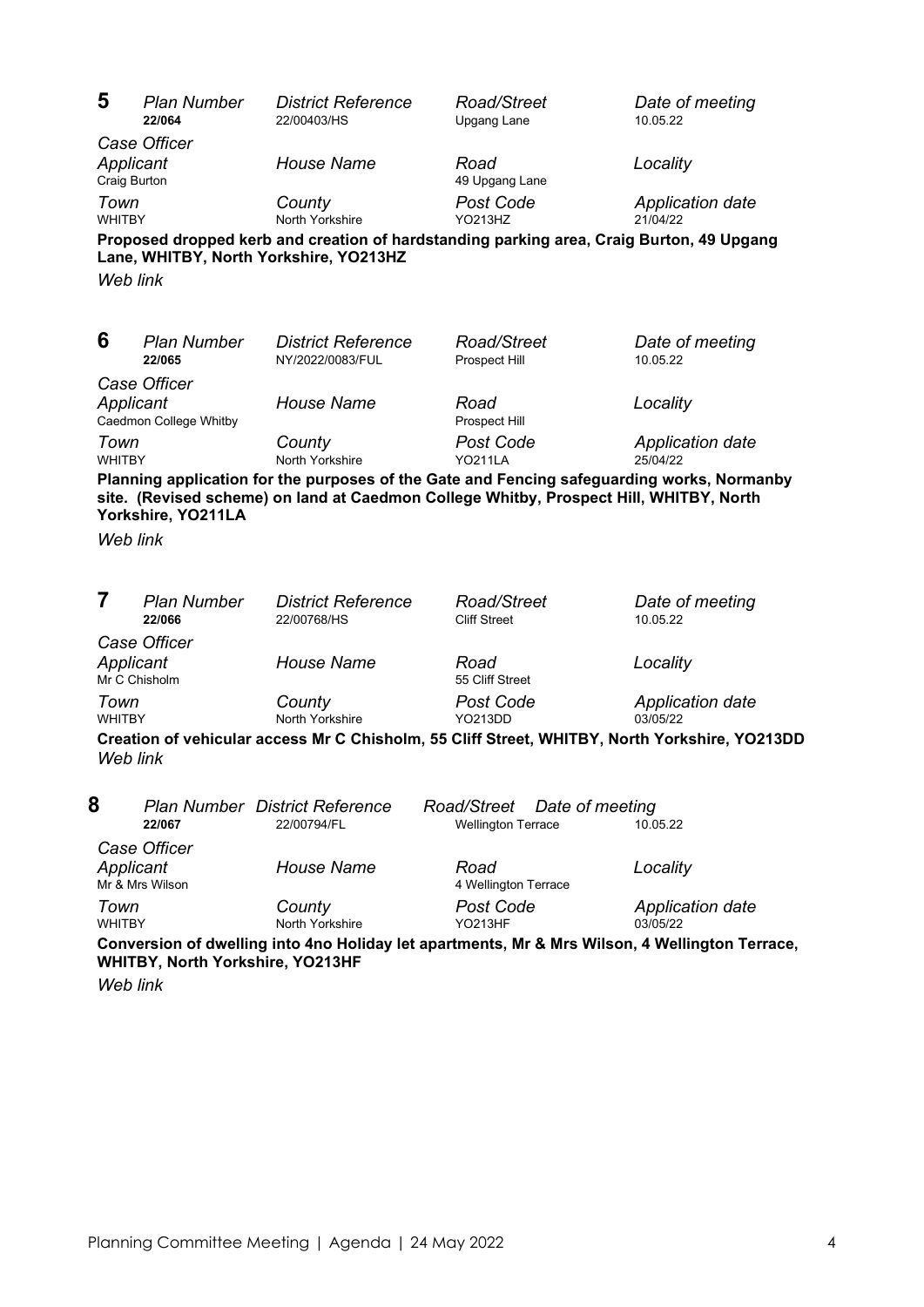| 9                                                                                                                                                                                                              | <b>Plan Number</b><br>22/068                             | <b>District Reference</b><br>22/00576/FL                                                                                                                                         | Road/Street<br>Flowergate                           | Date of meeting<br>24.05.22         |
|----------------------------------------------------------------------------------------------------------------------------------------------------------------------------------------------------------------|----------------------------------------------------------|----------------------------------------------------------------------------------------------------------------------------------------------------------------------------------|-----------------------------------------------------|-------------------------------------|
| Applicant                                                                                                                                                                                                      | Case Officer                                             | <b>House Name</b>                                                                                                                                                                | Road                                                | Locality                            |
| <b>Tim Parratt</b><br>Town<br><b>WHITBY</b>                                                                                                                                                                    |                                                          | Masons of Whitby Ltd<br>County<br>North Yorkshire                                                                                                                                | 11 Flowergate<br>Post Code<br><b>YO213BA</b>        | <b>Application date</b><br>04/05/22 |
|                                                                                                                                                                                                                |                                                          | Change of use from green grocers (Used class E(a)) to a micro pub (Use class Sui Generis), Tim<br>Parratt, Masons of Whitby Ltd, 11 Flowergate, WHITBY, North Yorkshire, YO213BA |                                                     |                                     |
|                                                                                                                                                                                                                |                                                          |                                                                                                                                                                                  |                                                     |                                     |
| 10                                                                                                                                                                                                             | <b>Plan Number</b><br>22/069                             | <b>District Reference</b><br>22/00034/HS                                                                                                                                         | Road/Street<br>Love Lane                            | Date of meeting<br>24.05.22         |
| Case Officer<br>Applicant<br>Mr David Bosworth                                                                                                                                                                 |                                                          | <b>House Name</b>                                                                                                                                                                | Road<br>18 Love Lane                                | Locality                            |
| Town<br><b>WHITBY</b>                                                                                                                                                                                          |                                                          | County<br>North Yorkshire                                                                                                                                                        | Post Code<br><b>YO213LJ</b>                         | <b>Application date</b><br>06/05/22 |
| Extension to dropped kerb, Mr David Bosworth, 18 Love Lane, WHITBY, North Yorkshire,<br>Web link                                                                                                               |                                                          |                                                                                                                                                                                  |                                                     |                                     |
| 11                                                                                                                                                                                                             | <b>Plan Number</b><br>22/070                             | <b>District Reference</b><br>22/00556/HS                                                                                                                                         | Road/Street<br><b>Manor Close</b>                   | Date of meeting<br>24.05.22         |
| Applicant<br>Littlewood                                                                                                                                                                                        | Case Officer<br>Mr & Mrs Peter and Pauline               | <b>House Name</b>                                                                                                                                                                | Road<br>14 Manor Close                              | Locality                            |
| Town<br><b>WHITBY</b>                                                                                                                                                                                          |                                                          | County<br>North Yorkshire                                                                                                                                                        | Post Code<br><b>YO211HR</b>                         | <b>Application date</b><br>12/05/22 |
| Replacement of lounge window and utility door, Mr & Mrs Peter and Pauline Littlewood, 14 Manor<br>Close, WHITBY, North Yorkshire, YO211HR                                                                      |                                                          |                                                                                                                                                                                  |                                                     |                                     |
| Web link                                                                                                                                                                                                       |                                                          |                                                                                                                                                                                  |                                                     |                                     |
| 12                                                                                                                                                                                                             | 22/071                                                   | <b>Plan Number District Reference</b><br>22/00121/FL                                                                                                                             | Road/Street Date of meeting<br><b>Hunter Street</b> | 24.05.22                            |
| Applicant                                                                                                                                                                                                      | Case Officer<br>PTP Luxury Stays Ltd<br>(Parminder Chan) | <b>House Name</b>                                                                                                                                                                | Road<br>6 Hunter Street                             | Locality                            |
| Town<br><b>WHITBY</b>                                                                                                                                                                                          |                                                          | County<br>North Yorkshire                                                                                                                                                        | Post Code<br>YO213DA                                | <b>Application date</b><br>16/05/22 |
| Change of use from beauticians (Sui Generis) to two bedroom holiday let (C3) and associated<br>alterations, PTP Luxury Stays Ltd (Parminder Chan), 6 Hunter Street, WHITBY, North Yorkshire,<br><b>YO213DA</b> |                                                          |                                                                                                                                                                                  |                                                     |                                     |

*Web link*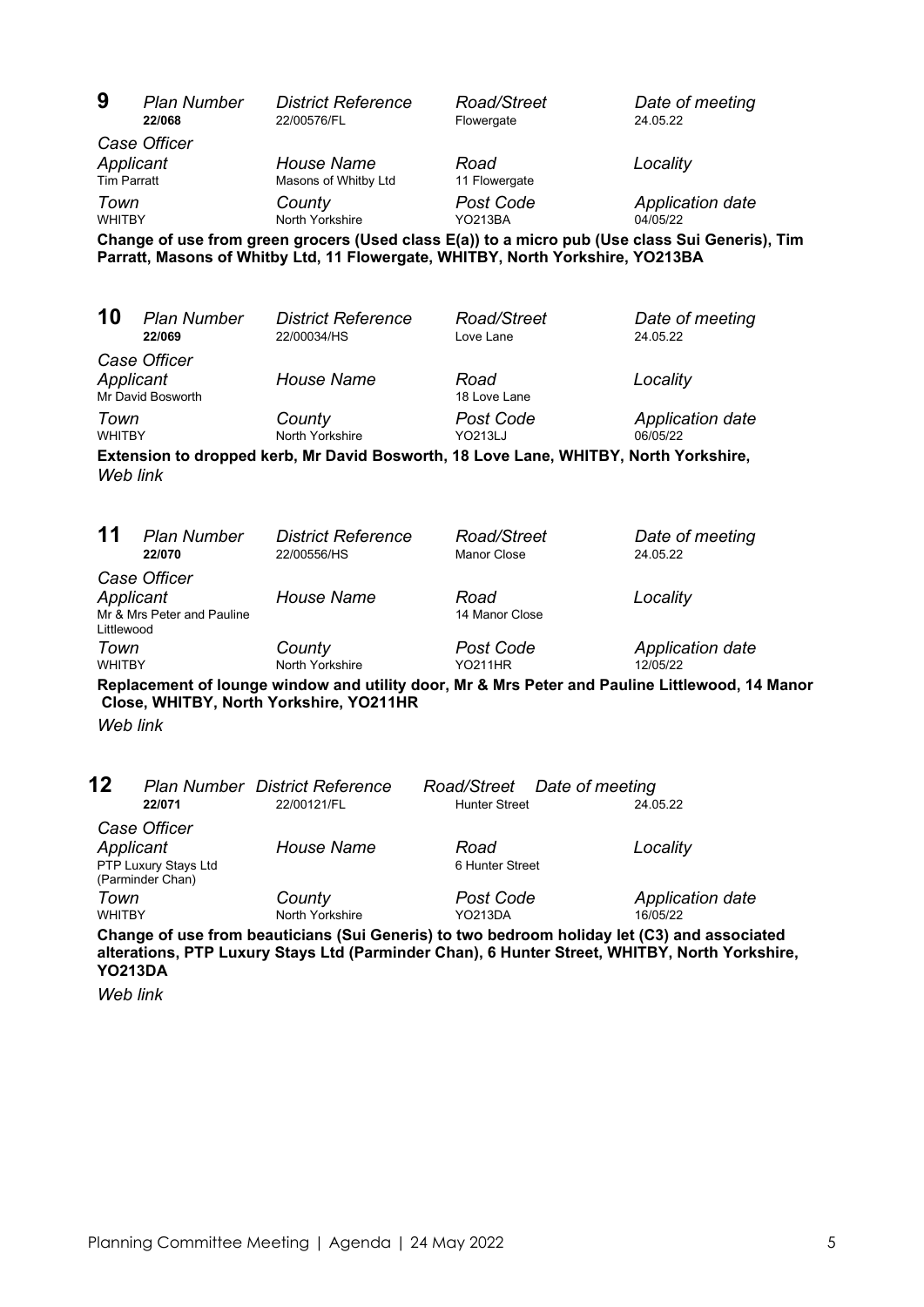| 13                    | <b>Plan Number</b><br>22/072     | <b>District Reference</b><br>22/00673/FL                                                                                                       | Road/Street<br>Mulgrave Road         | Date of meeting<br>24.05.22                                                                        |
|-----------------------|----------------------------------|------------------------------------------------------------------------------------------------------------------------------------------------|--------------------------------------|----------------------------------------------------------------------------------------------------|
|                       | Case Officer                     |                                                                                                                                                |                                      |                                                                                                    |
|                       | Applicant<br>Mr Graham Collinson | <b>House Name</b>                                                                                                                              | Road<br>21 Mulgrave Road             | Locality                                                                                           |
| Town<br><b>WHITBY</b> |                                  | County<br>North Yorkshire                                                                                                                      | <b>Post Code</b>                     | <b>Application date</b><br>16/05/22                                                                |
|                       | <b>Yorkshire</b>                 |                                                                                                                                                |                                      | Erection of 1no. Dwelling in garden, Mr Graham Collinson, 21 Mulgrave Road, WHITBY, North          |
|                       | Web link                         |                                                                                                                                                |                                      |                                                                                                    |
|                       |                                  |                                                                                                                                                |                                      |                                                                                                    |
| 14                    | <b>Plan Number</b><br>22/073     | <b>District Reference</b><br>22/00905/FL                                                                                                       | Road/Street<br><b>Woodwarks Yard</b> | Date of meeting<br>24.05.22                                                                        |
|                       | Case Officer                     |                                                                                                                                                |                                      |                                                                                                    |
|                       | Applicant<br>Mr Guy Hudson       | <b>House Name</b>                                                                                                                              | Road<br>1A Woodwards Yard            | Locality<br><b>Church Street</b>                                                                   |
| Town<br><b>WHITBY</b> |                                  | County<br>North Yorkshire                                                                                                                      | <b>Post Code</b><br><b>YO224DG</b>   | <b>Application date</b><br>17/05/22                                                                |
|                       | WHITBY, North Yorkshire, YO224DG |                                                                                                                                                |                                      | Installation of 2 no. Heritage roof lights, Mr Guy Hudson, 1A Woodwards Yard, Church Street,       |
|                       | Web link                         |                                                                                                                                                |                                      |                                                                                                    |
|                       |                                  |                                                                                                                                                |                                      |                                                                                                    |
| 15                    | <b>Plan Number</b><br>22/074     | <b>District Reference</b><br>22/00656/LB                                                                                                       | Road/Street<br><b>Woodwarks Yard</b> | Date of meeting<br>24.05.22                                                                        |
|                       | Case Officer                     |                                                                                                                                                |                                      |                                                                                                    |
|                       | Applicant<br>Mr Guy Hudson       | <b>House Name</b>                                                                                                                              | Road<br>1a Woodwarks Yard            | Locality<br><b>Church Street</b>                                                                   |
| Town<br><b>WHITBY</b> |                                  | County<br>North Yorkshire                                                                                                                      | <b>Post Code</b><br><b>YO224DG</b>   | <b>Application date</b><br>17/05/22                                                                |
|                       |                                  | 1a Woodwarks Yard, Church Street, WHITBY, North Yorkshire, YO224DG                                                                             |                                      | Removal/alteration to internal walls and installation of 2 no. Heritage roof lights Mr Guy Hudson, |
|                       | Web link                         |                                                                                                                                                |                                      |                                                                                                    |
| 16                    |                                  | <b>Plan Number District Reference</b>                                                                                                          | Road/Street<br>Date of meeting       |                                                                                                    |
|                       | 22/075                           | 21/01883/LB                                                                                                                                    | <b>Church Street</b>                 | 24.05.22                                                                                           |
|                       | Case Officer                     |                                                                                                                                                |                                      |                                                                                                    |
|                       | Applicant<br>Mr Melvin Newton    | <b>House Name</b>                                                                                                                              | Road<br>130 Church Street            | Locality                                                                                           |
| Town                  |                                  | County                                                                                                                                         | Post Code                            | <b>Application date</b>                                                                            |
| <b>WHITBY</b>         |                                  | North Yorkshire                                                                                                                                | <b>YO224DE</b>                       | 18/05/22                                                                                           |
|                       |                                  | Installation of timber double glazed window units to existing dormer, Mr Melvin Newton, 130<br>Church Street, WHITBY, North Yorkshire, YO224DE |                                      |                                                                                                    |

*Web link*